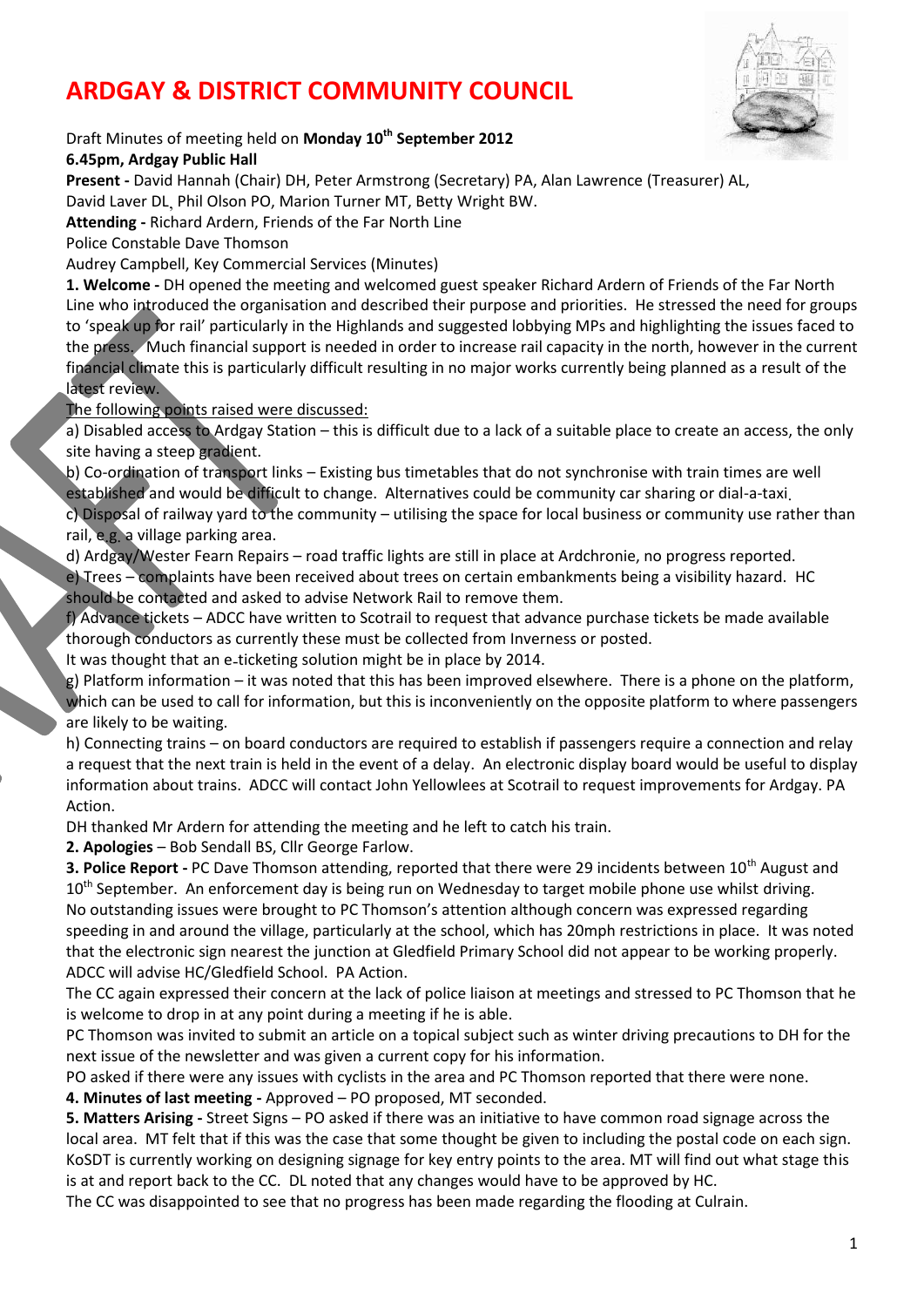A resident in Manse Road had read in the CC minutes that pavement repairs were required in Struie Place. She wished to highlight that the condition of pavements on the Manse Road side was even worse.

**6. Correspondence -** Police Community Consultation Event, Helmsdale – ADCC will send apologies as no-one is available to attend. It was noted that this event has been very useful in the past. PA Action

Highland Council Budget Ward Consultation (Durness) – MT felt that the lack of notice and distance to the venue was absurd. The CC will express their dissatisfaction to HC and will not attend. PA Action

Ardgay Garage had donated £27.50 raised at the recent car boot sale to the Christmas Lights Fund.

EW had received a complaint from a member of the public regarding hens in Croick Churchyard. They will be encouraged to write to Campbell Stewart, HC TECS with their complaint and the CC will do so also. PA Action **7. Treasurers Report -** Treasurers Account balance - £791.13, Projects Account balance - £5141.04

Toilets Account balance - £232.65, No outstanding cheques. PA is now an approved signatory on all accounts. £2500 received from Beinn nan Oighrean Wind Farm for Community Benefit.

£1163.57 received from HC into the Project account in error, this will be transferred to the Treasurers account. Annual grant for Toilets account remains unpaid and this is operating on a loan of £500 from the Projects account. AL continues to find the operation of the HC Finance Department highly unsatisfactory. CC agreed that AL should write to both the HC Chief Executive and Head of Finance to complain.

**8. Beinn Tharsuinnn Applications guidelines. -** Item held over until next meeting.

**9. Windfarm Updates -** Coire na Cloich – DH and MCT will be involved in negotiations commencing shortly. Glencassley – EW and MT are meeting this Thursday to discuss. MT will collect a paper copy of the proposal from Lairg Service Point prior to their meeting.

Achany/Rosehall – all applications at the August panel meeting were approved. It was noted that very few applications come from within the ADCC area and the CC wish to encourage applicants to come forward.

**10. Kyle of Sutherland Development Trust Update -** The latest update was not received in time for inclusion in the newsletter but has been circulated by email to all members.

**11. Achany Apprenticeship Scheme -** Lairg Learning Centre has been appointed scheme co-ordinator. DH will attend a meeting with LLC and SCF at the end of the month to discuss their future plans.

**12. Open Shop Week -** PA has circulated to CC members a questionnaire, which can be used at Open Shop Week. He will collate and report back to CC. PA also plans to meet with Andrea Madden of HC to discuss plans for the project. It was provisionally agreed to hold the event in October/November.

 DL reported that the hall is currently open for public business. The next part of renovations, the addition of a fire escape, is in the process of being organised. DL requested that the Hall Committee be allowed to apply for their building warrant through the CC in order to take advantage of cost savings, this was approved.

**13. Clach Eiteag Plaque -** AL removed the loose plaque and will repair and replace it. CC approved any expenses which may be incurred, likely to be minimal.

**14.Welcome to Ardgay signs -** It was agreed that a sign should be placed at the end of the Bonar Bridge. **15. Ardgay Ice House -** DH noted the current state of disrepair. It was suggested that it might be promoted as a historic monument and perhaps funding could be sought for an information board. CC will contact Balnagown and Historic Scotland about repairs. PA action.

**16. Service Bus to Asda / Tain Swimming Pool -** Two members of the public approached MT to find out if the bus service to Tain could be extended from the current stop in the High Street to Knockbreck Road. CC will write to Macleods Coaches about the possibility, and also to the supermarkets regarding the possibility of providing funding to help facilitate this. PA action.

**17. Gledfield School speed limit signs -** Covered in item 3.

**18. Ardgay Hill /Oakwood path -** The CC received a grant of £800 from Rosehall Community Benefit Fund towards repair of the path. DH will communicate with the residents who use the path to determine if they could form a group to carry out the work themselves, with the CC providing necessary materials, as suggested by Matt Dent, Access Officer. CC will then contact Rosehall Community Benefit Funders to ask if the balance of funding could be used elsewhere in the CC area.

**19. Ardgay Walks/Cycle Routes -** DH noted that it would be good to have a leaflet collating all the walks/routes that have been featured in past editions of the CC newsletter. MT intends to do this.

**20. Carbisdale Castle -** DH attended a SYHA meeting. It is looking likely that Carbisdale will remain closed for some time.